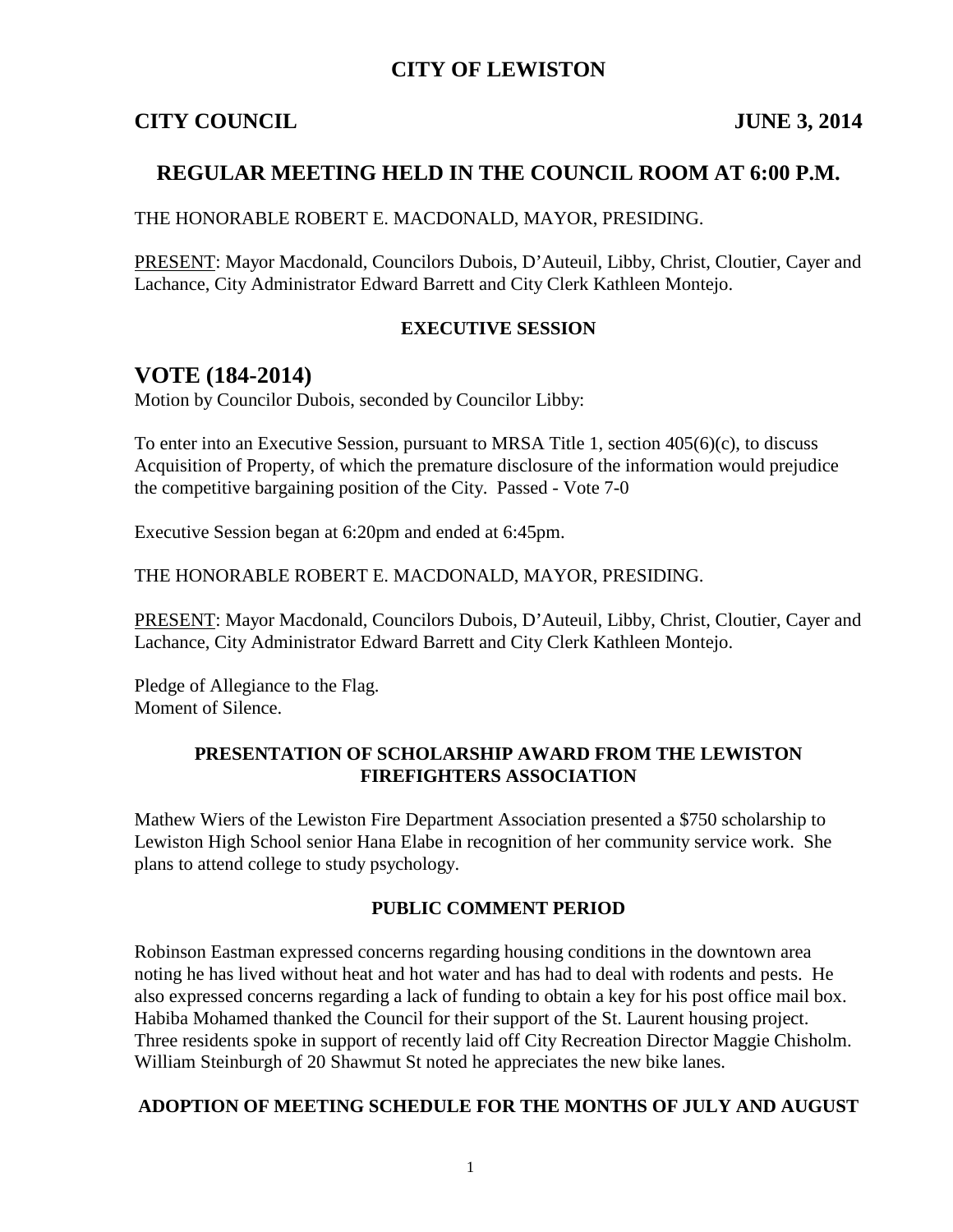# **VOTE (185-2014)**

Motion by Councilor Libby, seconded by Councilor Christ:

To suspend Section 1, (a) of the Rules Governing the City Council, and to only hold one regular meeting during the month of July, said meeting to be held on Tuesday, July  $15<sup>th</sup>$  at 7:00pm and to hold only one regular meeting during the month of August, said meeting to be held on Tuesday, August  $12<sup>th</sup>$  at 7:00pm. Passed - Vote 7-0

## **ORDER AUTHORIZING EXECUTION OF A MUNICIPAL QUITCLAIM DEED FOR REAL ESTATE LOCATED AT 23 LINCOLN DRIVE**

# **VOTE (186-2014)**

Motion by Councilor Libby, seconded by Councilor Christ:

To approve the Order authorizing execution of a municipal quitclaim deed for real estate located at 23 Lincoln Drive:

Whereas, Roger Henry Poulin, Jr., the owner of the property at 23 Lincoln Drive (Tax Map 209, Lot 027, Parcel 00-008398) failed to pay his tax bill on a timely basis; and

Whereas, a tax lien lien in the amount of \$254.35 was filed on June 13, 2012 (Book 8418 Page 14) and matured on December 13, 2013; and

Whereas, payment was received in full on April 29, 2014;

Now, Therefore, Be It Ordered by the City Council of the City of Lewiston, that a quitclaim for 23 Lincoln Drive is hereby authorized to release the City's interest in the property back to the owner.

Passed - Vote 7-0

#### **ORDER AUTHORIZING THE CITY ADMINISTRATOR TO EXECUTE VARIOUS DOCUMENTS TO CLARIFY THE PROPERTY LINES AND TO PROVIDE FOR EASEMENTS ALLOWING EXTERIOR MAINTENANCE AND REPAIR AND OUTSIDE DINING FOR THE PROPERTY LOCATED AT 64 LISBON STREET**

## **VOTE (187-2014)**

Motion by Councilor Libby, seconded by Councilor Christ:

To adopt the Order authorizing the City Administrator to execute various documents to clarify the property lines and to provide for easements allowing exterior maintenance and repair and outside dining for the property located at 64 Lisbon Street:

Whereas, the property at 64 Lisbon Street is currently occupied by Argo Marketing and is owned by 64 Lisbon Street, LLC; and

Whereas, part of that process for securing permanent financing for the improvements to the property required the owner to complete a title and boundary survey which identified a number of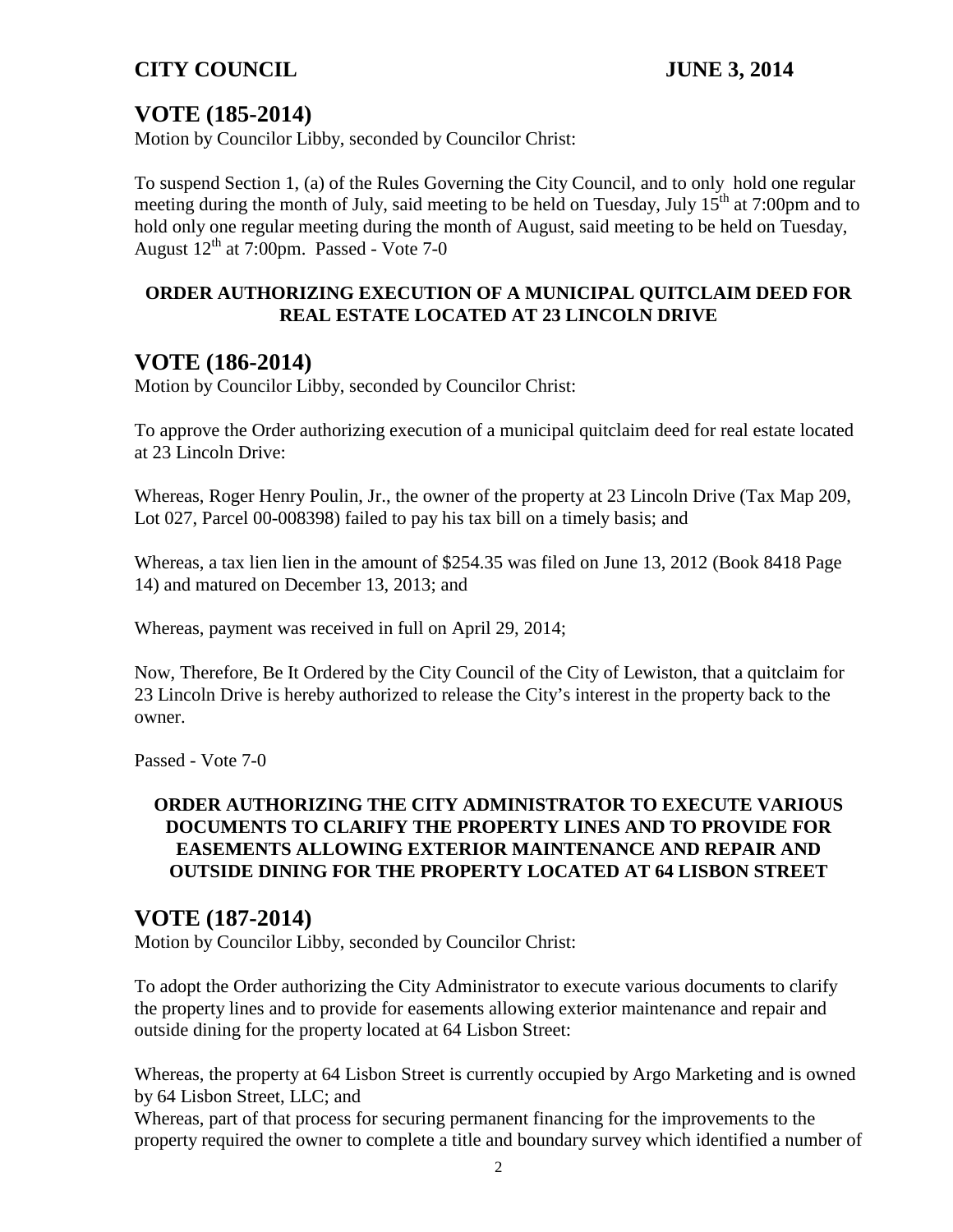title and property boundary discrepancies which need to be addressed to secure financing; and

Whereas, the owner has also requested easements across Dufresne Plaza for purpose of building access, exterior maintenance and repair, and to provide outdoor dining;

Now, therefore, be It Ordered by the City Council of the City of Lewiston that the City Administrator is hereby authorized to execute the necessary boundary and easement deeds between the City of Lewiston and 64 Lisbon Street, LLC.

Passed - Vote 7-0

## **PUBLIC HEARING FOR APPROVAL OF OUTDOOR CONCERTS LOCATED AROUND THE CITY FOR THE BANDS ON THE RUN HALF MARATHON EVENT**

Mayor Macdonald opened the public hearing to receive citizen comment and input. No members of the public spoke for or against this issue. The Mayor then closed the hearing.

# **VOTE (188-2014)**

Motion by Councilor Cayer, seconded by Councilor Lachance:

To conduct a public hearing on an application from Museum L/A for the outdoor concerts to be held at Simard-Payne Memorial Park, Kennedy Park, Dufrense Plaza and Sunnyside Park on Sunday June 29, and to authorize a permit for an Outdoor Entertainment Event, as required by the City Code of Ordinances, Chapter 10, Article 1, Section 10-3, to Museum L/A for the outdoor concerts, contingent upon positive recommendations from the Recreation Department, Police Department, Fire Department, Code/Land Use Officer and Code/Health Officer regarding compliance with all regulations, and compliance with all City ordinances. Passed - Vote 7-0

## **PUBLIC HEARING FOR APPROVAL OF OUTDOOR CONCERTS SPONSORED BY L/A ARTS AT DUFRESNE PLAZA AND KENNEDY PARK**

Mayor Macdonald opened the public hearing to receive citizen comment and input. No members of the public spoke for or against this issue. The Mayor then closed the hearing.

## **VOTE (189-2014)**

Motion by Councilor Lachance, seconded by Councilor Christ:

To conduct a public hearing on an application from L/A Arts for the evening outdoor concerts to be held at Dufresne Plaza and Kennedy Park on May 30, June 27, July 25, August 29, September 26, October 31, and to authorize a permit for an Outdoor Entertainment Event, as required by the City Code of Ordinances, Chapter 10, Article 1, Section 10-3, to L/A Arts for the outdoor concerts, contingent upon positive recommendations from the Recreation Department, Police Department, Fire Department, Code/Land Use Officer and Code/Health Officer regarding compliance with all regulations, and compliance with all City ordinances.

Passed - Vote 7-0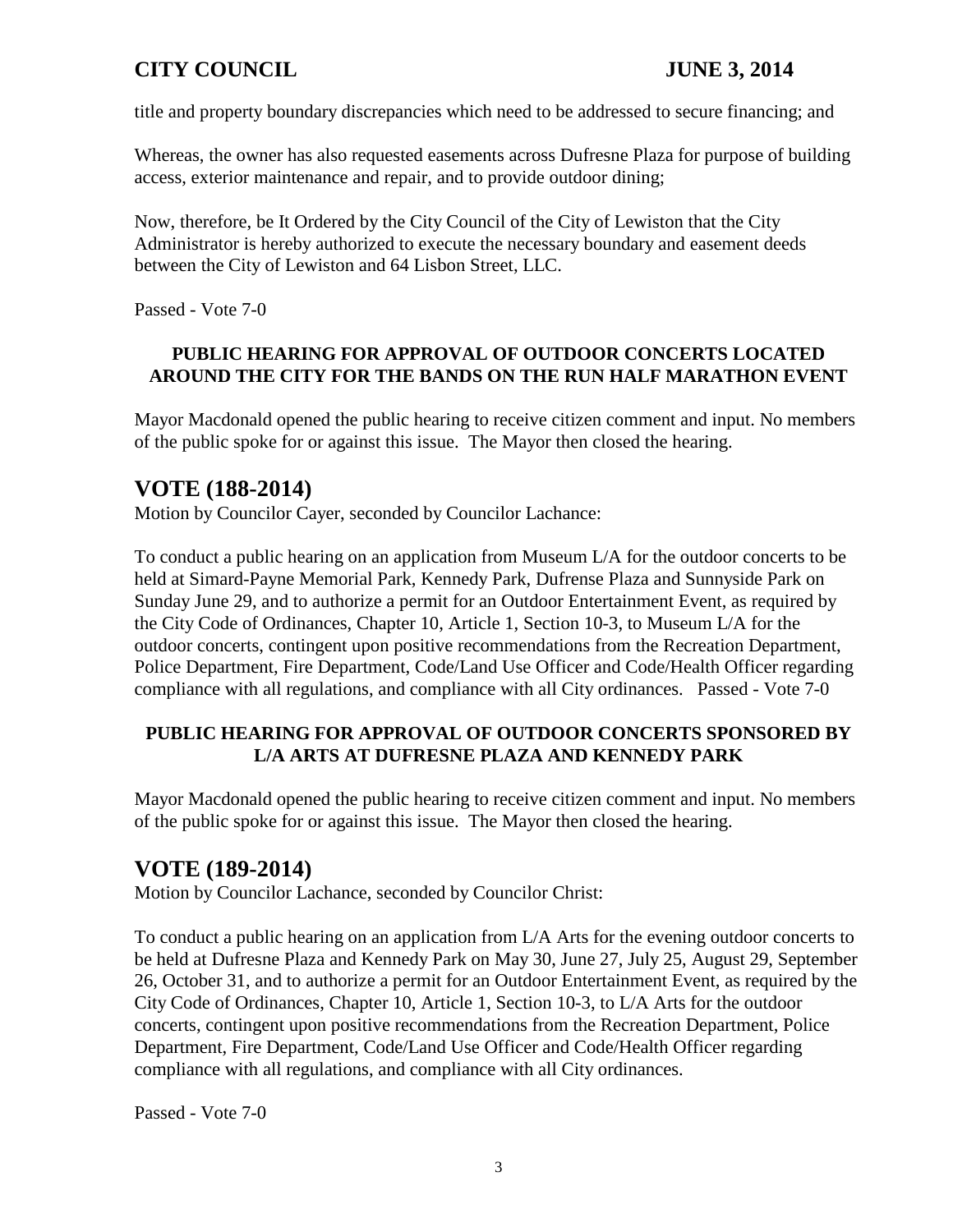#### **PUBLIC HEARING AND FINAL PASSAGE FOR AN AMENDMENT TO THE CONDITIONAL REZONING AGREEMENT FOR 33 ROGER STREET**

Mayor Macdonald opened the public hearing to receive citizen comment and input. No members of the public spoke for or against this issue. The Mayor then closed the hearing.

## **VOTE (190-2014)**

Motion by Councilor Christ, seconded by Councilor Cloutier:

To approve final passage for the amendment to the conditional rezoning agreement for the property at 33 Roger Street, to conditionally rezone the property, subject to the conditions defined in the rezoning agreement. Passed – Vote 7-0

### **PUBLIC HEARING AND ADOPTION OF THE FY2015 LEWISTON CAPITAL IMPROVEMENT PROGRAM BOND ISSUE ORDER**

Mayor Macdonald opened the public hearing to receive citizen comment and input. No members of the public spoke for or against this issue. The Mayor then closed the hearing.

# **VOTE (191-2014)**

Motion by Councilor Cayer, seconded by Councilor Christ:

To adopt the FY2015 Lewiston Capital Improvement Program Bond Issue Order authorizing the issuance of \$8,962,650 in Public Improvement Bonds and making an appropriation for certain capital projects:

Ordered, that \$8,962,650 be appropriated for financing the following projects in the Lewiston Capital Improvement Program:

| Project                              | Amount    |
|--------------------------------------|-----------|
| City:                                |           |
| Riverfront Island Master Plan Imp.   | 250,000   |
| Engine 4 Replacement                 | 575,000   |
| Retrofit Downtown Street Lights      | 240,000   |
| Road Resurfacing                     | 877,000   |
| Road Rehab                           | 575,000   |
| Bartlett St Rehab (MDOT Local Share) | 150,000   |
| Signal Upgrades (MDOT Local Share)   | 50,000    |
| <b>Total General Fund Projects</b>   | 2,717,000 |
| School:                              |           |
| New School Project                   | 200,000   |
| <b>LHS Ventilation</b>               | 177,000   |
| <b>Financial Software Conversion</b> | 150,000   |
| Montello School Restrooms & Flooring | 238,000   |
| <b>Total School Projects</b>         | 765,000   |
| <b>Water Fund:</b>                   |           |
| LA Treatment Program                 | 1,230,000 |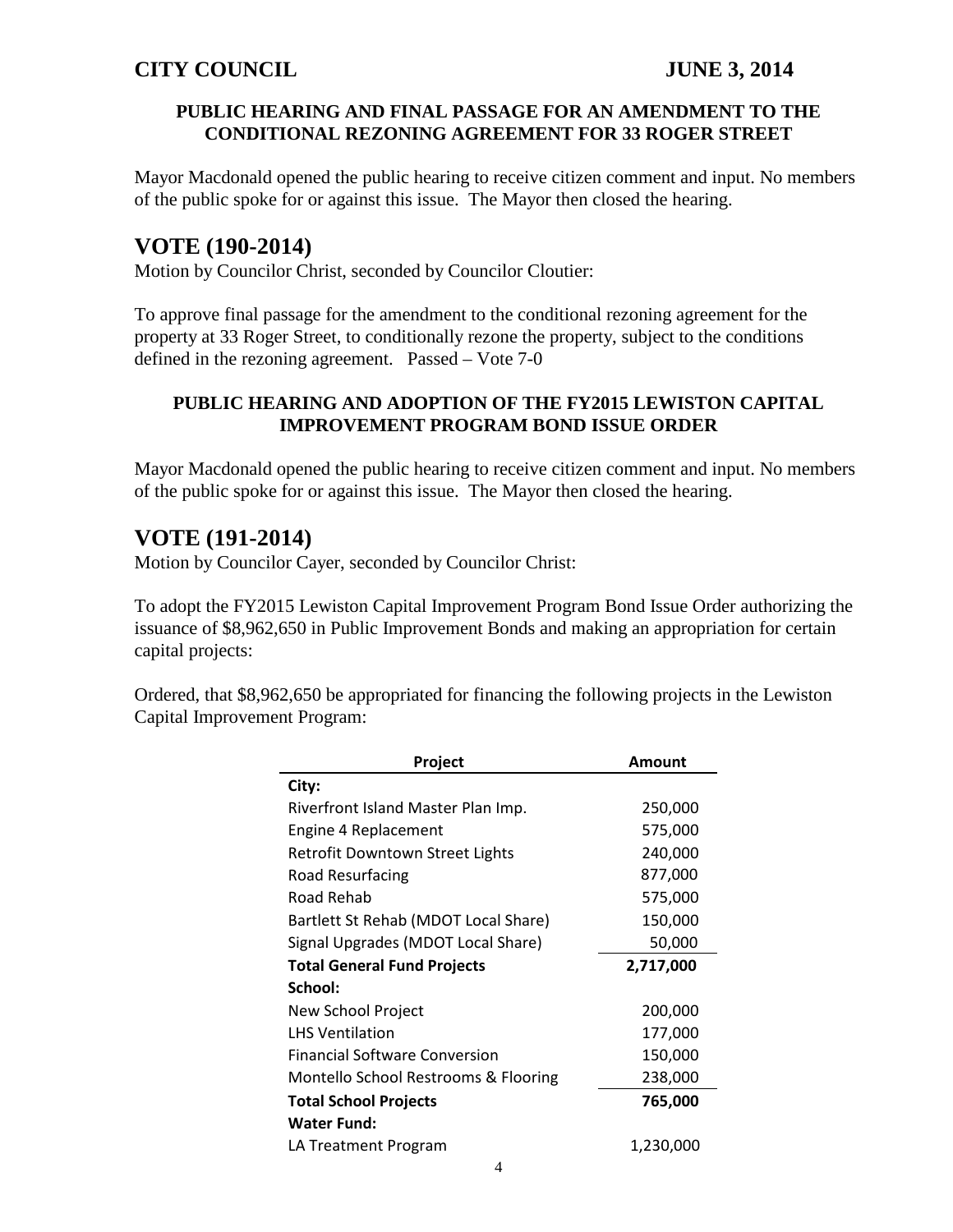| Distribution Main Replacement           | 1,768,650 |
|-----------------------------------------|-----------|
| Water Storage - Pig & Scour Ferry Rd.   | 90,000    |
| <b>Total Water Projects</b>             | 3,088,650 |
| Sewer Fund:                             |           |
| Sanitary Sewer Main Rehabilitation      | 1,000,000 |
| Interceptor Inspection & Rehabilitation | 200,000   |
| <b>CSO Separation</b>                   | 150,000   |
| <b>Pump Station Upgrades</b>            | 292,000   |
| <b>Total Sewer Projects</b>             | 1,642,000 |
|                                         |           |
| <b>Stormwater Fund:</b>                 |           |
| Hart Brook Water Quality Restoration    | 500,000   |
| <b>CSO Separation</b>                   | 150,000   |
| North Temple Storm Drain Repair         | 100,000   |
| <b>Total Stormwater Projects</b>        | 750,000   |

Be It Further Ordered, that to meet this appropriation, \$8,962,650 shall be raised by Public Improvement Bond Issue(s);

Be It Further Ordered, that the City Council instruct the Finance Director to advertise for bids for \$8,962,650 or increments thereof, Public Improvement Bonds; to award the loan; and to employ Edwards Wildman Palmer LLP to furnish the legal opinion for the same; provided that in the alternative, the Finance Director is authorized to award the loan to the Maine Municipal Bond Bank;

Be It Further Ordered, that the bonds shall be signed by the City Treasurer and Mayor;

Be It Further Ordered, that the date, maturities, denominations, interest rate or rates, place or places of payment, form or other details of the bonds and of the provisions for the sale thereof shall be determined by the Finance Director;

Be It Further Ordered, that bonds issued hereunder may be subject to call for redemption on such terms as may be determined by the Finance Director; and

Be It Further Ordered, on or before the call date, the Finance Director is authorized to refund/advance refund this bond series if a net present value benefit is derived.

Passed - Vote 7-0

### **CONDEMNATION HEARING FOR THE BUILDING LOCATED AT 111 PINE STREET**

Gil Arsenault, Director of Planning and Code Enforcement, and Tom Maynard, Code Enforcement Officer, provided their professional background credentials regarding their working knowledge of building codes and building safety. Mr. Arsenault and Mr. Maynard then reviewed the City's efforts to communicate with the building owners and to work with them to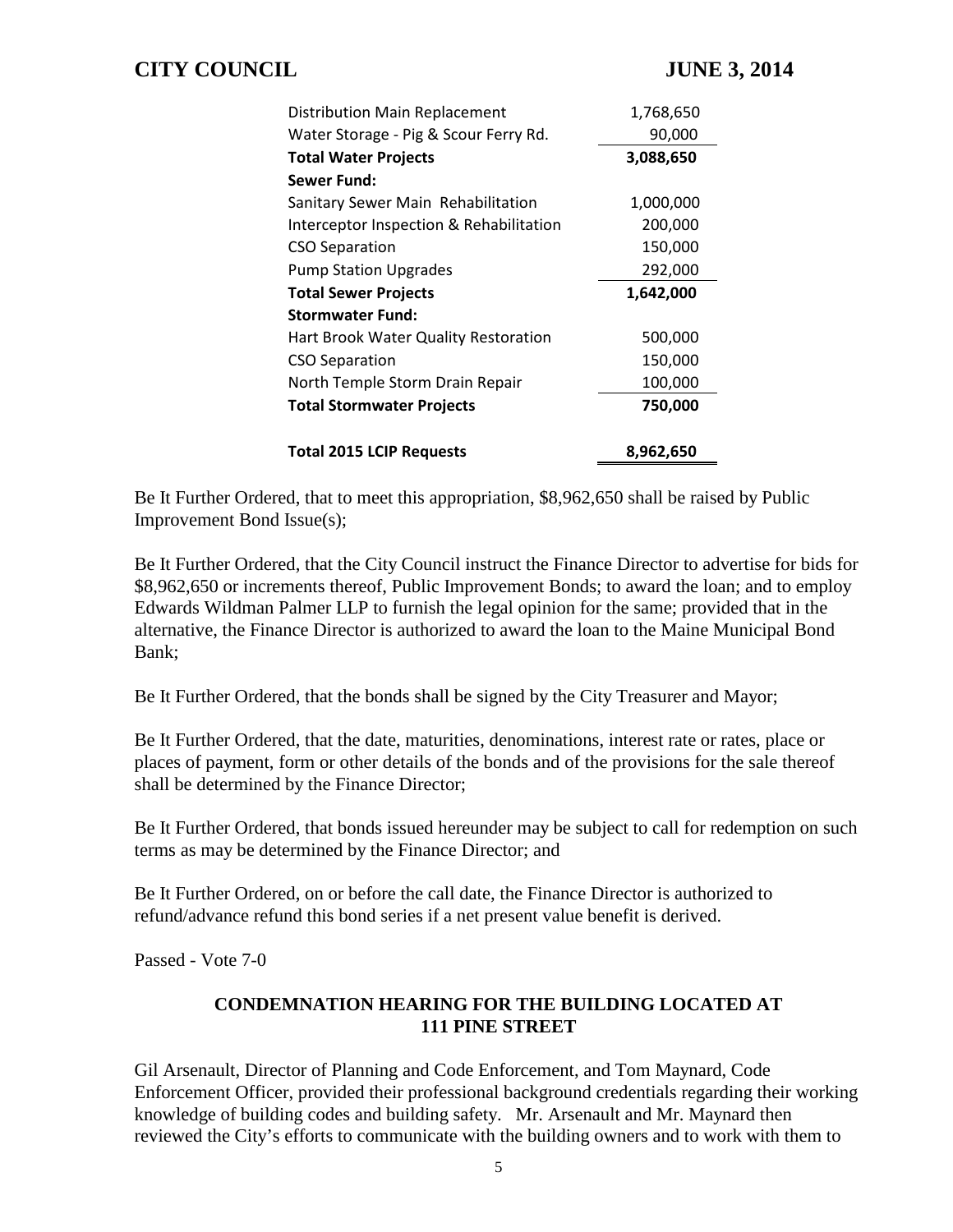resolve the numerous outstanding safety violations. They then outlined the condition of the building noting it is unsafe for habitation and is a danger to the neighborhood. They also showed photographs documenting the code violations and safety concerns. No members of the Council personally know the property owner and therefore do not have a conflict of interest for this hearing.

# **VOTE (192-2014)**

Motion by Councilor Cayer, seconded by Councilor Cloutier:

With regard to the property at 111 Pine Street, to adopt the Findings of Fact, Conclusions of Law and Order of Demolition proposed by the City Planning and Code Enforcement Department, which Order establishes the corrective action to be taken by the property owner and the time frame for taking such action, and which authorizes the City Administrator to take such corrective action if the property owner fails to do so, and to recoup the City's costs through a special tax or collective action. Passed - Vote 7-0

## **ORDER OF CONDEMNATION FOR EMINENT DOMAIN PROCEEDINGS OF BEECH STREET**

# **VOTE (193-2014)**

Motion by Councilor Cloutier, seconded by Councilor Cayer:

To postpone action on this item to the June 7 Council meeting. Passed - Vote 7-0

#### **RESOLVE INDICATING SUPPORT FOR THE LEWISTON POLICE DEPARTMENT'S STANDARD OPERATING PROCEDURE IN RESPONSE TO "DISORDERLY" PROPERTIES**

## **VOTE (194-2014)**

Motion by Councilor Libby, seconded by Councilor Christ:

To adopt the Resolve indicating support for the Lewiston Police Department's Standard Operating Procedure in response to "Disorderly" Properties:

Whereas, for some time now, the City has been evaluating steps that can be taken to improve the health, safety, and welfare of individuals residing in multi-family properties, especially those within the City's downtown neighborhoods; and

Whereas, as a result, a number of actions have been taken including stepped up code enforcement, aggressive action against abandoned and dilapidated properties, and revised loan programs to assist property owners in making improvements; and

Whereas, as a part of these efforts, the City investigated and proposed establishing a Disorderly Property Ordinance that would provide the Police Department with an additional tool to work with property owners to address the recurrence of disorderly conduct in or associated with specific buildings that disturb the peace and tranquility of others; and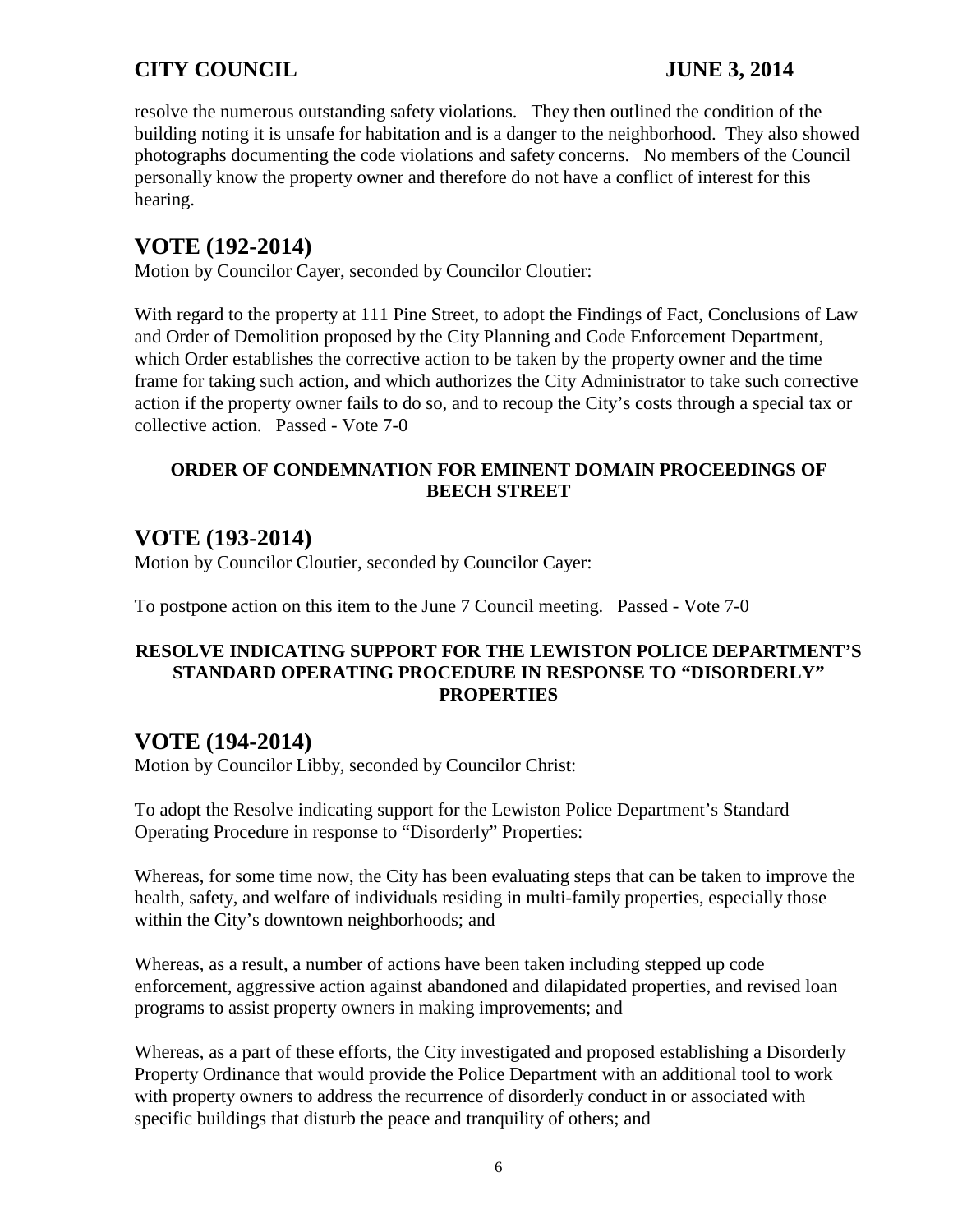Whereas, in discussions with representatives of area landlords, it became apparent that some property owners were concerned that such an ordinance and the penalties associated with it could be used to punish landlords rather than to work together with them to resolve problems; and

Whereas, as a result, the Police Department and City Administration suggested that a voluntary disorderly property program be implemented without fines and penalties, a suggestion that was supported by landlord representatives'; and

Whereas, the Lewiston Police Department has now drafted a standard operating procedure outlining its response to disorderly properties;

Now, therefore, be It Resolved by the City Council of the City of Lewiston that the City Council supports the Lewiston Police Department's Standard Operating Procedure on Response to "Disorderly" Properties as attached hereto and recognizes that its implementation will assist in improving the quality of life of residents, particularly those who live in our densest residential neighborhoods.

Passed - Vote 7-0

## **RESOLVE EXTENDING THE TERM OF THE KENNEDY PARK BANDSTAND RESTORATION COMMITTEE, REDUCING THE REQUIRED FUNDING RATIO, AND PROVIDING SPECIFIC CITY SERVICES**

## **VOTE (195-2014)**

Motion by Councilor Cayer, seconded by Councilor Libby:

To approve the Resolve extending the term of the Kennedy Park Bandstand Restoration Committee, reducing the required funding ratio and providing specific City services:

Whereas, on November 1, 2011, the City Council established the Kennedy Park Bandstand Restoration Committee and authorized it to undertake fundraising efforts for the restoration of the Kennedy Park Bandstand; and

Whereas, the Council has designated up to \$75,000 in Community Development Block Grant (CDBG) funds to be used to match donations received by the City for the restoration of which \$4,000 has been authorized and spent to undertake design activities and cost estimates; and

Whereas, the initial term of the Committee expired on July 31, 2012 and was subsequently extended to June 30, 2013, then again to June 30, 2014; and

Whereas, the Committee has reduced the project budget and scope in order to address fundraising challenges; and

Whereas, there are certain City services that can be provided and City fees waived in order to assist the Committee in bringing the project to fruition; and

Whereas, the current fundraising match requirement is \$1 of City CDBG funds for every \$2 raised in cash or documented in-kind donations from private individuals and organization;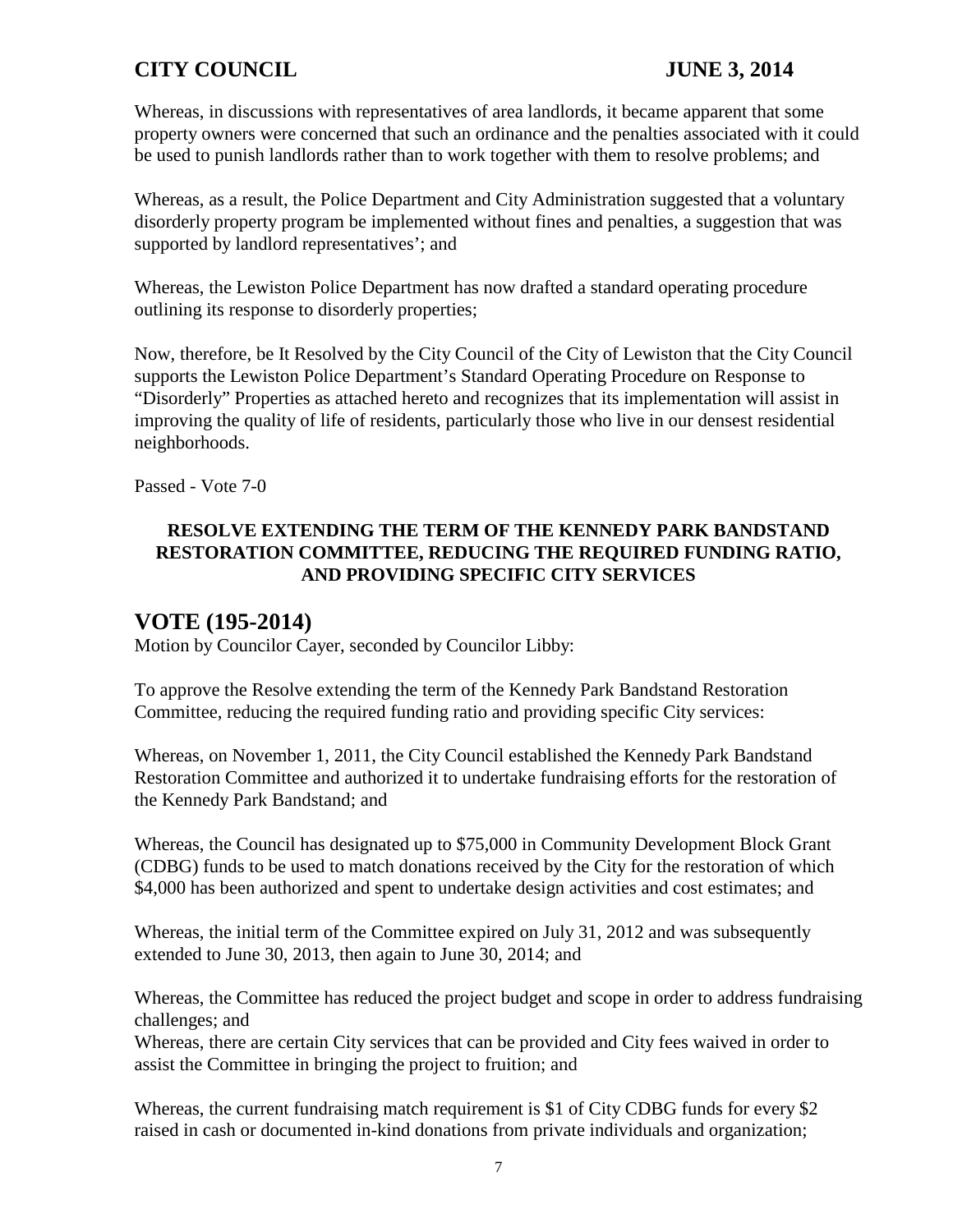Now, Therefore, Be It Resolved by the City Council of the City of Lewiston that the term of the Kennedy Park Bandstand Committee is hereby extended to December 31, 2014; the City shall provide the Committee the utilization of the City's tipping fee credit for demolition debris disposal; the City shall waive the building construction fees related to the restoration of the Bandstand; and shall reduce the fundraising match requirement ratio to \$1 of City CDBG funds for every \$1 of cash or documented in-kind contributions from private parties up to a maximum of \$75,000 of City CDBG funds.

Passed - Vote 7-0

#### **RESOLVE APPOINTING RUNYON KERSTEEN OUELLETTE AS THE CITY'S INDEPENDENT EXTERNAL AUDITORS**

Finance Committee members Michael Marcotte and Robert Reed expressed concerns with the recommendation of the auditing firm noting possible conflict of interest regarding an employee at the School Department as well as the cost of the service. Councilors discussed the option of issuing the contract for one year as opposed to the recommended three years.

# **VOTE (196-2014)**

Motion by Councilor Libby, seconded by Councilor Dubois:

To issue the contract for auditing services to Runyon, Kersteen and Ouellette for a one year period rather than a three year period. Passed - Vote 6-1 (Councilor D'Auteuil opposed)

## **VOTE (197-2014)**

Motion by Councilor Christ, seconded by Councilor Libby:

To approve the Resolve appointing Runyon Kersteen Ouellette as the City's Independent External Auditors:

Whereas, the City Charter, Section 6.12, requires a certified public accountant to conduct an annual audit of the City's financial records at year end; and

Whereas, a request for proposals was issued seeking qualified parties to perform these services for the year ending June 30, 2014; and

Whereas, a Subcommittee was established to evaluate each response and conduct interviews with the qualifying firms; and

Whereas, the Subcommittee recommended that the Finance Committee award the contract to the firm of Runyon Kersteen Ouellette; and

Whereas, the Finance Committee has recommended that the contract be awarded to the certified public accounting firm, Runyon Kersteen Ouellette in the amount of \$80,000, subject to the approval of the City Council;

Now, Therefore, Be It Ordered by the City Council of the City of Lewiston that Runyon Kersteen Ouellette is hereby appointed as the City's independent auditor for the fiscal year ending June 30,